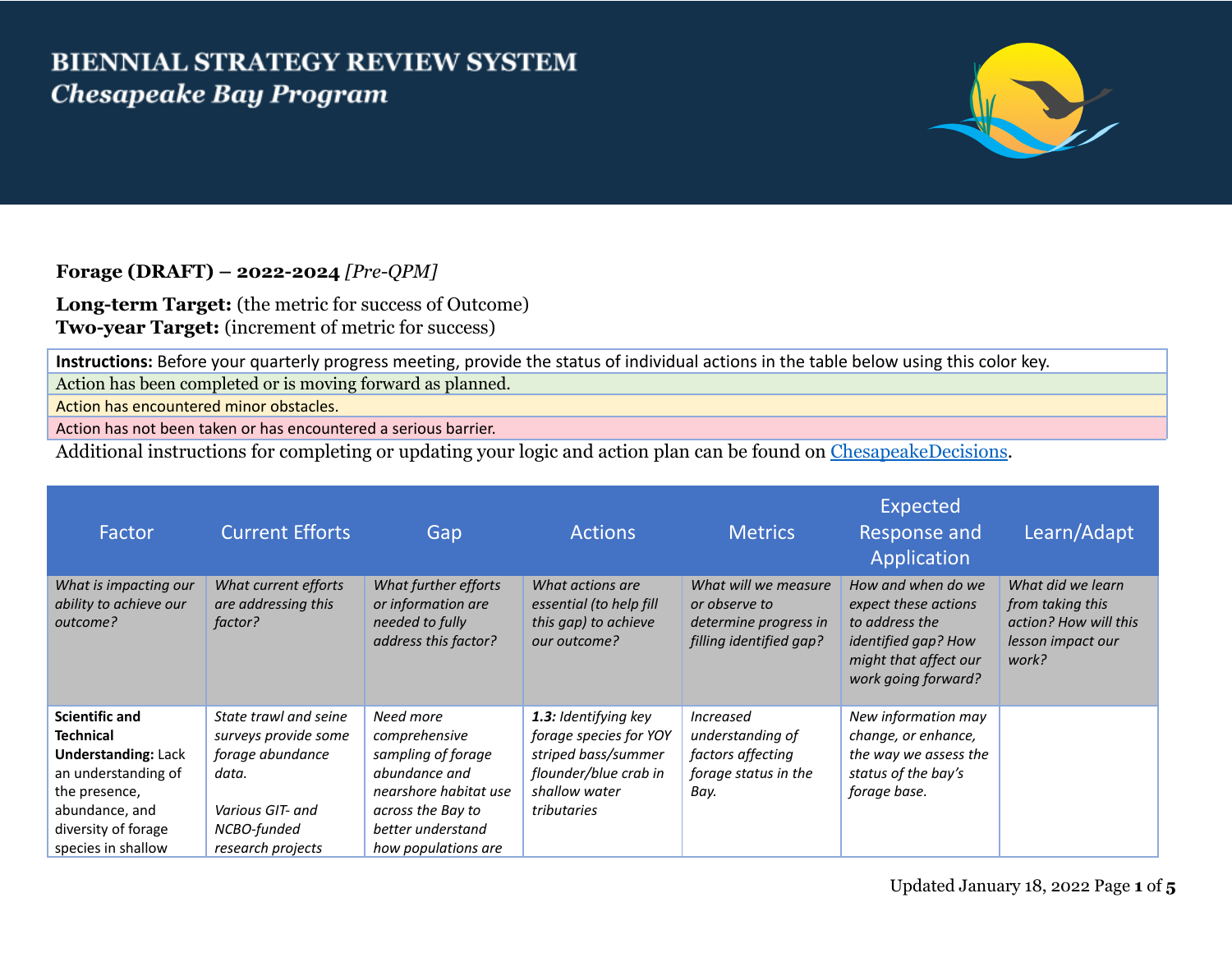| water estuarine              | focused on forage     | affected by             | 2.3: Review              |                      |                       |  |
|------------------------------|-----------------------|-------------------------|--------------------------|----------------------|-----------------------|--|
| habitats and the             | species and habitat   | environmental factors   | forthcoming              |                      |                       |  |
| influence of                 |                       | and habitat             | publications related to  |                      |                       |  |
| environmental (with          |                       | availability.           | the status of mysids in  |                      |                       |  |
| an increased focus on        |                       |                         | Chesapeake Bay           |                      |                       |  |
| climate change) and          |                       | Mainstem forage         |                          |                      |                       |  |
| anthropogenic factors        |                       | fisheries surveys, with | 2.4: Evaluate role of    |                      |                       |  |
| on forage abundance.         |                       | appropriate mesh        | avian and marine         |                      |                       |  |
|                              |                       | sizes for forage fish   | mammal predators on      |                      |                       |  |
|                              |                       | sampling are needed     | forage.                  |                      |                       |  |
|                              |                       | Plankton monitoring     |                          |                      |                       |  |
|                              |                       | would provide           | 3.1: Continue to         |                      |                       |  |
|                              |                       | essential information   | support research         |                      |                       |  |
|                              |                       | about food availability | efforts related to key   |                      |                       |  |
|                              |                       | for forage species in   | forage species and       |                      |                       |  |
|                              |                       | the Bay.                | consider how results     |                      |                       |  |
|                              |                       |                         | can be applied to        |                      |                       |  |
|                              |                       | Better understanding    | indicator                |                      |                       |  |
|                              |                       | of key forage for early | development and          |                      |                       |  |
|                              |                       | life-stage predator     | management               |                      |                       |  |
|                              |                       | species.                |                          |                      |                       |  |
|                              |                       |                         | 4.1: Refine science      |                      |                       |  |
|                              |                       |                         | priorities               |                      |                       |  |
| <b>Partner Coordination:</b> | The 2014 STAC         | Need to identify        | 1.1: Implement the       | Development of       | Forage status and     |  |
| Coordinated support          | workshop identified a | forage species most     | forage indicator         | forage indicators.   | trends are used to    |  |
| and participation            | suite of potential    | <i>important to</i>     | development plan.        |                      | inform other          |  |
| across CBP partners          | forage indicator      | managers and            |                          | Increased            | workgroups'           |  |
| are needed to                | species.              | revisit/refine these    | 1.1: Advise CRWG on      | understanding of     | priorities/decisions. |  |
| facilitate better            |                       | prioritized species     | how forage               | factors affecting    |                       |  |
| understanding and            | A GIT-funded study    |                         | abundance and            | forage status in the |                       |  |
| management of the            | identified a suite of | Collaborative input on  | distribution may be      | Bay.                 |                       |  |
| forage base and how          | potential forage      | potential forage        | incorporated into a      |                      |                       |  |
| the team's chosen            | indicators.           | indicators from         | climate resiliency       |                      |                       |  |
| indices of focus may         |                       | federal, state, and     | indicator.               |                      |                       |  |
| be best utilized, and        | The shoreline         | nongovernmental         |                          |                      |                       |  |
| built-upon, by the           | threshold study was   | entities is needed.     | 1.4: Evaluate if the     |                      |                       |  |
| Chesapeake Bay               | presented to the Fish |                         | current list of priority |                      |                       |  |
| management                   | GIT and the Forage    | Need to collaborate     | forage species needs     |                      |                       |  |
| community.                   | Action Team.          | with other CBP          | to be updated in the     |                      |                       |  |
|                              |                       | workgroups and          | context of climate       |                      |                       |  |
| Collaboration on the         | The FAT is supporting | partners to make        | change and other new     |                      |                       |  |
| selection of indicators      | the development of    | cross-cutting,          | information.             |                      |                       |  |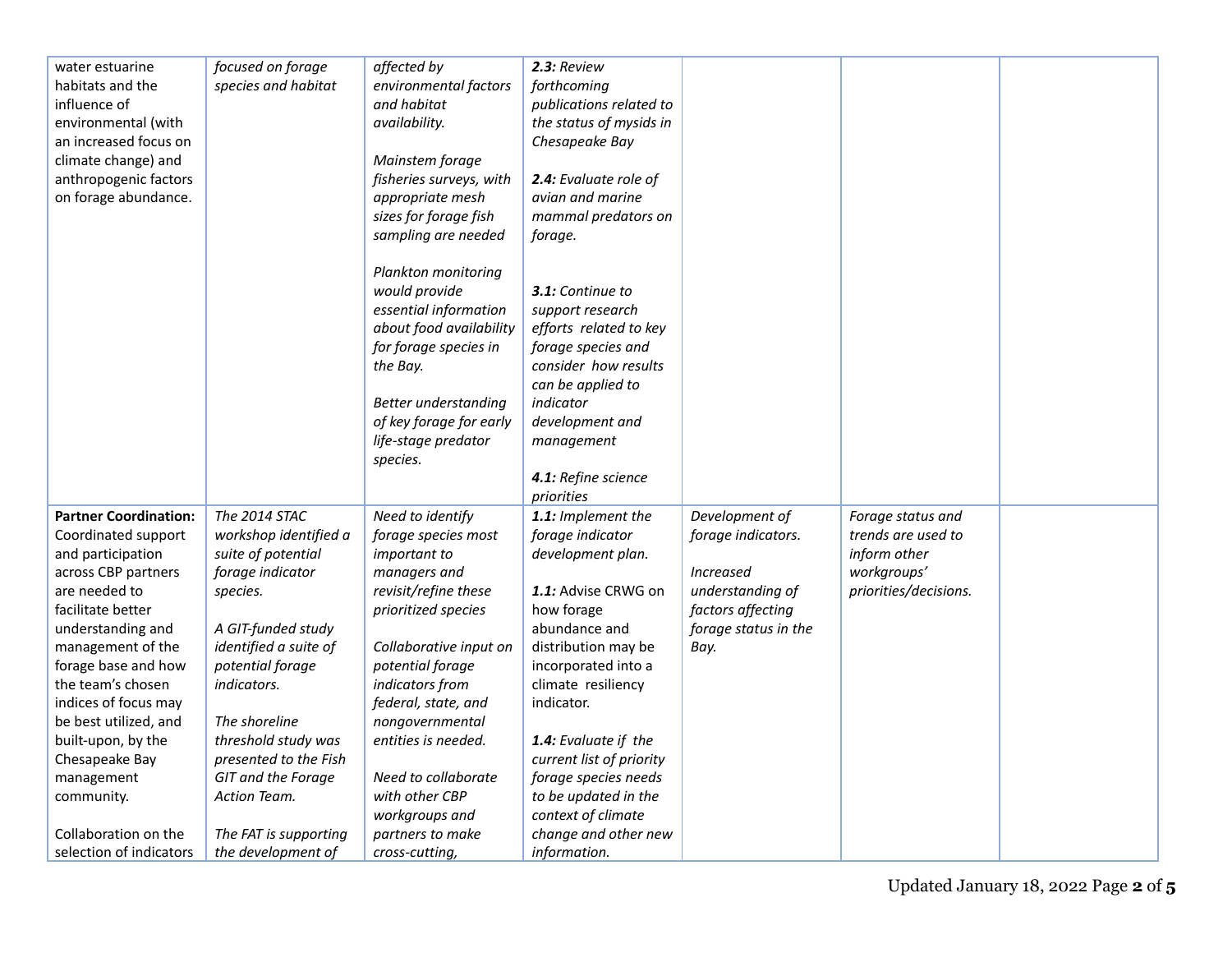| to monitor the forage    | three potential           | mutually-beneficial      |                        |                       |                      |  |
|--------------------------|---------------------------|--------------------------|------------------------|-----------------------|----------------------|--|
| base would ensure        | <i>indicators.</i>        | connections for          |                        |                       |                      |  |
| multiple benefits of     |                           | indicator development    |                        |                       |                      |  |
| development and use      |                           | and monitoring. (ex.     |                        |                       |                      |  |
| amongst managers         |                           | climate resiliency, fish |                        |                       |                      |  |
| and other CBP            |                           | habitat, wetlands, SAV   |                        |                       |                      |  |
| partners.                |                           | workgroups).             |                        |                       |                      |  |
| Public,                  |                           | Need to synthesize       | 2.1: Explore reporting | Increased awareness   | Considerations of    |  |
| Nongovernmental          | The Fish GIT and the      | and present research     | new indicators on      | of the importance of  | forage status are    |  |
| Organization, and        | <b>Forage Action Team</b> | in ways that can         | Chesapeake Progress    | forage in the Bay and | incorporated into    |  |
| <b>Government Agency</b> | regularly schedule        | engage a variety of      |                        | factors that affect   | water quality and    |  |
| Engagement:              | research                  | audiences.               | 2.2: Synthesize        | forage status.        | fisheries management |  |
| Communicating the        | presentations to          |                          | research findings and  |                       | decisions.           |  |
| importance and status    | inform partners of        |                          | indicators results to  |                       |                      |  |
| of the forage base is    | forage-related            |                          | communicate what is    |                       |                      |  |
| key to ensuring          | projects.                 |                          | known about the        |                       |                      |  |
| understanding of and     |                           |                          | forage base in the     |                       |                      |  |
| investment in a          | Communicating             |                          | Chesapeake Bay         |                       |                      |  |
| healthy Chesapeake       | science-based linkages    |                          |                        |                       |                      |  |
| Bay ecosystem.           | between water quality     |                          |                        |                       |                      |  |
| Communicating            | parameters and            |                          |                        |                       |                      |  |
| results of forage        | forage status/trends      |                          |                        |                       |                      |  |
| research and             |                           |                          |                        |                       |                      |  |
| identifying              |                           |                          |                        |                       |                      |  |
| applications ensures     |                           |                          |                        |                       |                      |  |
| that the best available  |                           |                          |                        |                       |                      |  |
| science is used to       |                           |                          |                        |                       |                      |  |
| inform management.       |                           |                          |                        |                       |                      |  |

| <b>ACTIONS - [2022-2024]</b>                                  |                                                     |                                                                                                                                                                            |                                                                                              |                        |                      |  |  |  |
|---------------------------------------------------------------|-----------------------------------------------------|----------------------------------------------------------------------------------------------------------------------------------------------------------------------------|----------------------------------------------------------------------------------------------|------------------------|----------------------|--|--|--|
| <b>Action #</b>                                               | Description                                         | Performance Target(s)                                                                                                                                                      | Responsible Party<br>(or Parties)                                                            | Geographic<br>Location | Expected<br>Timeline |  |  |  |
| Management Approach 1: Identify and prioritize forage species |                                                     |                                                                                                                                                                            |                                                                                              |                        |                      |  |  |  |
| 1.1                                                           | Implement the forage indicator<br>development plan. | Complete analysis for benthic invertebrates,<br>springtime warming, shoreline development<br>threshold and bay anchovy and juvenile spot habitat<br>suitability indicators | Mandy Bromilow,<br>Ryan Woodland,<br>Mary Fabrizio, Justin<br>Shapiro, Aaron<br>Bever (NCBO, | Baywide                | <b>Fall 2022</b>     |  |  |  |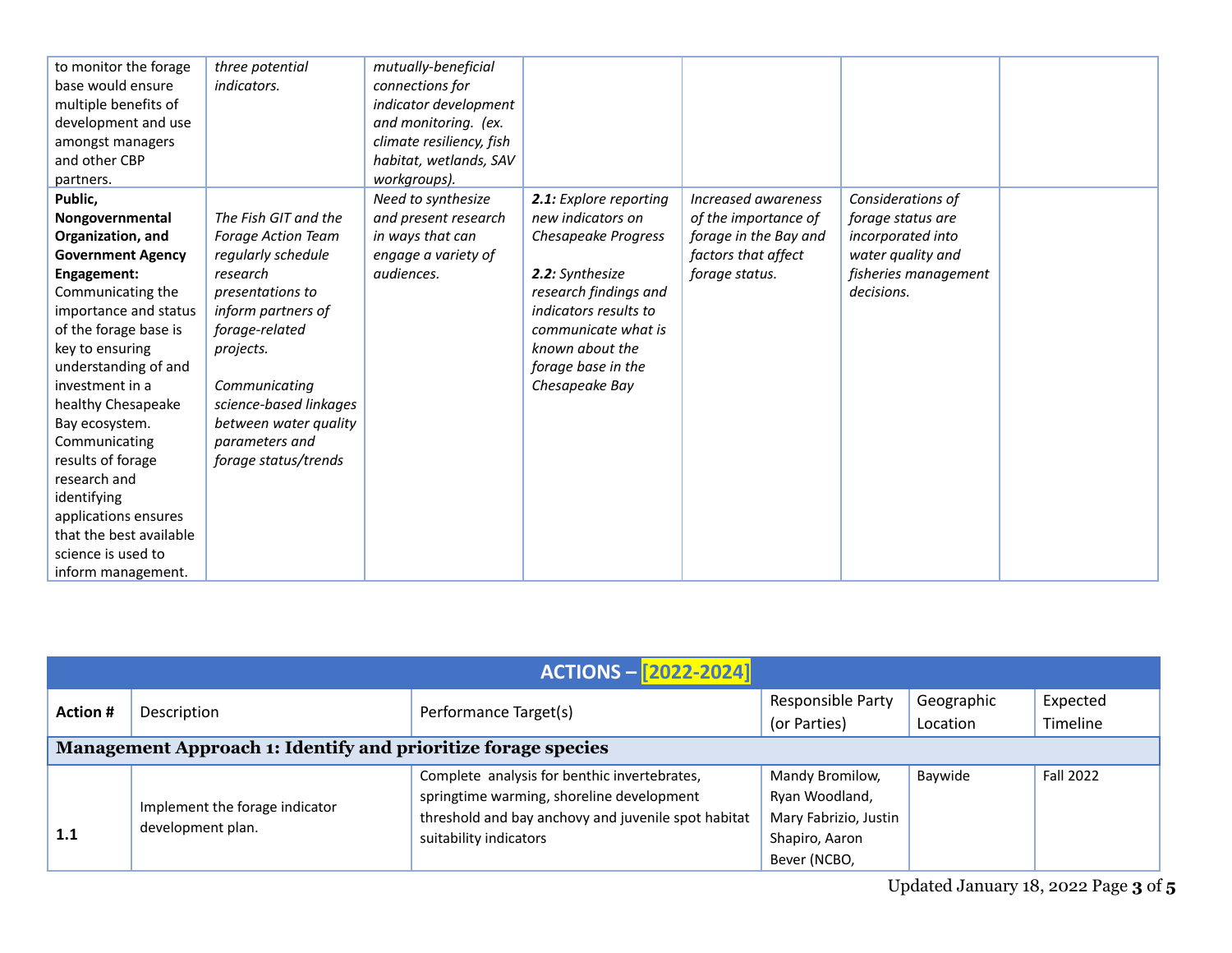|     |                                                                                                                                                  |                                                                                                                                                                                                                                                                                                                                                                                             | UMCES, VIMS,<br>AQEA)                                                                                                 |                                                                                           |                      |
|-----|--------------------------------------------------------------------------------------------------------------------------------------------------|---------------------------------------------------------------------------------------------------------------------------------------------------------------------------------------------------------------------------------------------------------------------------------------------------------------------------------------------------------------------------------------------|-----------------------------------------------------------------------------------------------------------------------|-------------------------------------------------------------------------------------------|----------------------|
|     |                                                                                                                                                  | Advise CRWG on how forage abundance and<br>distribution may be incorporated into a climate<br>resiliency indicator.                                                                                                                                                                                                                                                                         | Mandy Bromilow,<br>Ryan Woodland,<br>Mary Fabrizio, Justin<br>Shapiro, Aaron<br>Bever (NCBO,<br>UMCES, VIMS,<br>AQEA) | Baywide                                                                                   | Ongoing              |
| 1.3 | Identifying key forage species for YOY<br>striped bass/summer flounder/blue crab<br>in shallow water tributaries                                 | Complete analysis of key forage taxa for these<br>species in shallow tributaries.                                                                                                                                                                                                                                                                                                           | Matt Ogburn (SERC)                                                                                                    | Baywide for<br>striped bass. MD<br>tributaries for<br>summer<br>flounder and<br>blue crab | <b>Fall 2022</b>     |
| 1.4 | Evaluate if the current list of priority<br>forage species needs to be updated in the<br>context of climate change and other new<br>information. | Dedicate at least one FAT meeting to review the<br>current list and determine if revisions are required<br>based on new data and changing bay conditions (for<br>example white shrimp increasing in abundance).                                                                                                                                                                             | Bruce Vogt, Justin<br>Shapiro, FAT (NCBO)                                                                             | Baywide                                                                                   | <b>Fall 2022</b>     |
|     |                                                                                                                                                  | Management Approach 2: Evaluate and communicate status of priority forage species.                                                                                                                                                                                                                                                                                                          |                                                                                                                       |                                                                                           |                      |
| 2.1 | Explore reporting new indicators on<br><b>Chesapeake Progress</b>                                                                                | Initiate the Status and Trends Team indicators approval<br>process for those indices listed in action 1.1.                                                                                                                                                                                                                                                                                  | Bruce Vogt, Justin<br>Shapiro (NCBO)                                                                                  | Baywide                                                                                   | January 2023         |
| 2.2 | Synthesize research findings and<br>indicator results to communicate what is<br>known about the forage base in the<br>Chesapeake Bay             | Explore the development of a summary report that<br>integrates and synthesizes findings from recent studies<br>and all four indicators. Evaluate what is needed to<br>develop an annual report based on the "Blue Crab<br>advisory report" model. Assessment should include<br>model and data update requirements for the indicators,<br>identification of contributing authors, and costs. | <b>Mandy Bromliow</b><br>(NCBO), CBPO<br>Communications<br>Team                                                       | Baywide                                                                                   | January 2023         |
|     |                                                                                                                                                  | Conduct presentations and briefings for the Fisheries<br>GIT and other target audiences such as the<br>Chesapeake Bay Commission                                                                                                                                                                                                                                                            | FAT                                                                                                                   | Baywide                                                                                   | January-June<br>2023 |
| 2.3 | Evaluate the role of mysids as forage prey<br>in Chesapeake Bay                                                                                  | Coordinate a discussion at a Forage Action Team<br>meeting to review forthcoming publications related<br>to the status of mysids in Chesapeake Bay                                                                                                                                                                                                                                          | Ryan Woodland<br>(UMCES)                                                                                              | Maryland<br><b>Tributaries</b>                                                            | June 2022            |
| 2.4 | Evaluate role of avian and marine<br>mammal predators on forage.                                                                                 | Invite researchers quantifying forage needs/utilization of<br>other predators to a FAT meeting. Compile existing<br>literature.                                                                                                                                                                                                                                                             | FAT                                                                                                                   | Baywide                                                                                   | Ongoing              |